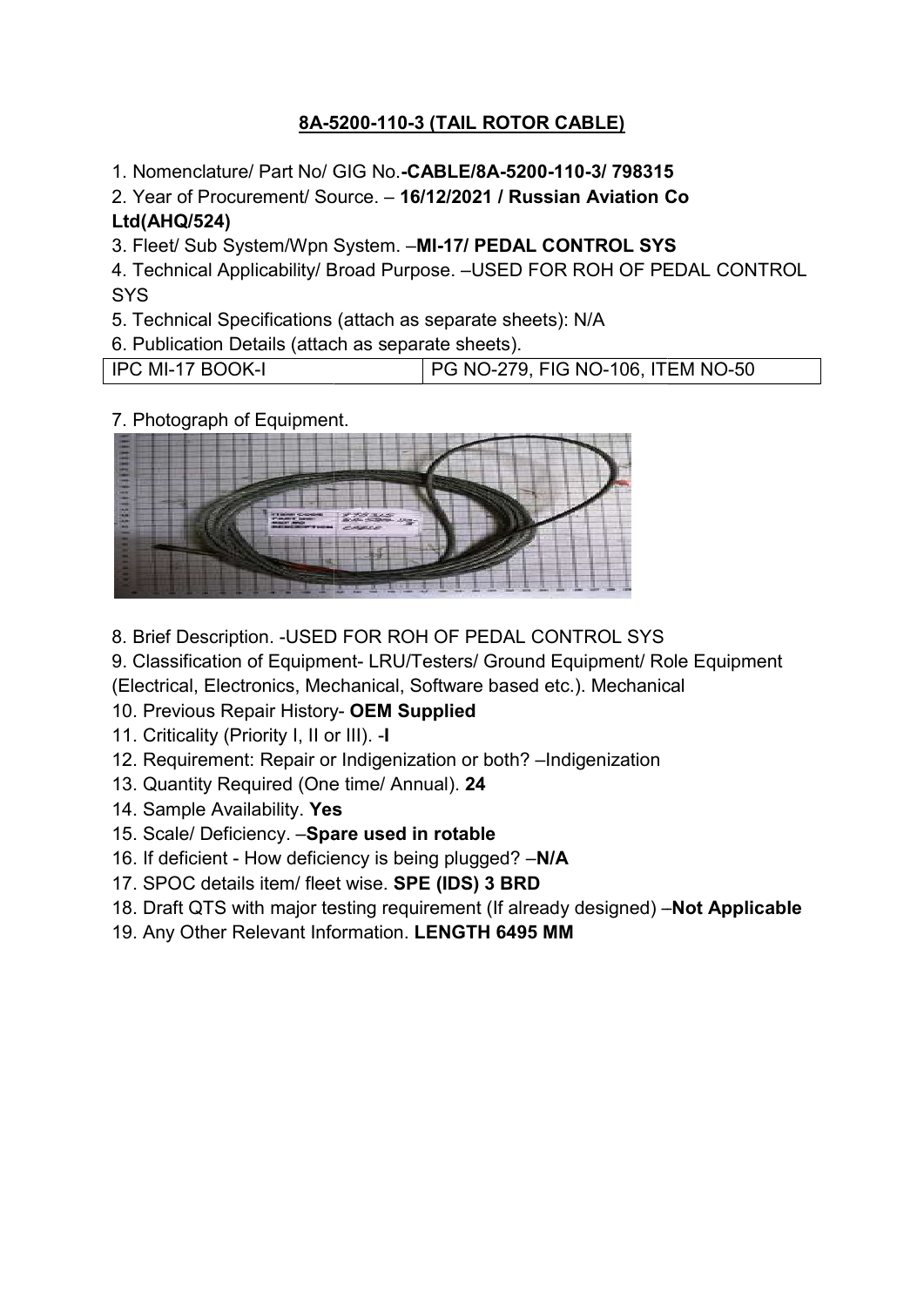# <u>8A-5200-110-005 (TAIL ROTOR CABLE)</u>

1. Nomenclature/ Part No/ GIG No.-CABLE/8A-5200-110-005/ 784276

2. Year of Procurement/ Source. - 16/12/2019 /Russian Aviation Co Ltd(AHQ/524) 3LE/8A-5200-110-005/<br>!/2019 /Russian Aviati<br>17/ PEDAL CONTROL

3. Fleet/ Sub System/Wpn System. -MI-17/ PEDAL CONTROL SYS

4. Technical Applicability/ Broad Purpose. –USED FOR ROH OF PEDAL CONTROL<br>SYS<br>5. Technical Specifications (attach as separate sheets): N/A<br>6. Publication Details (attach as separate sheets).<br>IPC MI-17 BOOK-I | PG NO-279, F **SYS** 

| 5. Technical Specifications (attach as separate sheets): N/A |                                   |  |
|--------------------------------------------------------------|-----------------------------------|--|
| 6. Publication Details (attach as separate sheets).          |                                   |  |
| <b>IPC MI-17 BOOK-I</b>                                      | PG NO-279, FIG NO-106, ITEM NO-51 |  |

7. Photograph of Equipment.



8. Brief Description. -USED FOR ROH OF PEDAL CONTROL SYS

9. Classification of Equipment- LRU/Testers/ Ground Equipment/ Role Equipment

(Electrical, Electronics, Mechanical, Software based etc.). Mechanical<br>10. Previous Repair History- **OEM Supplied** 

10. Previous Repair History- OEM Supplied

11. Criticality (Priority I, II or III). -I

- 12. Requirement: Repair or Indigenization or both? Indigenization
- 13. Quantity Required (One time/ Annual). 24
- 14. Sample Availability. Yes
- 14. Sample Availability. **Yes**<br>15. Scale/ Deficiency. –**Spare used in rotable**
- 16. If deficient How deficiency is being plugged? -N/A
- 17. SPOC details item/ fleet wise. SPE (IDS)
- 18. Draft QTS with major testing requirement (If already designed) **Not Applicable**
- 19. Any Other Relevant Information. LENGTH 6495 MM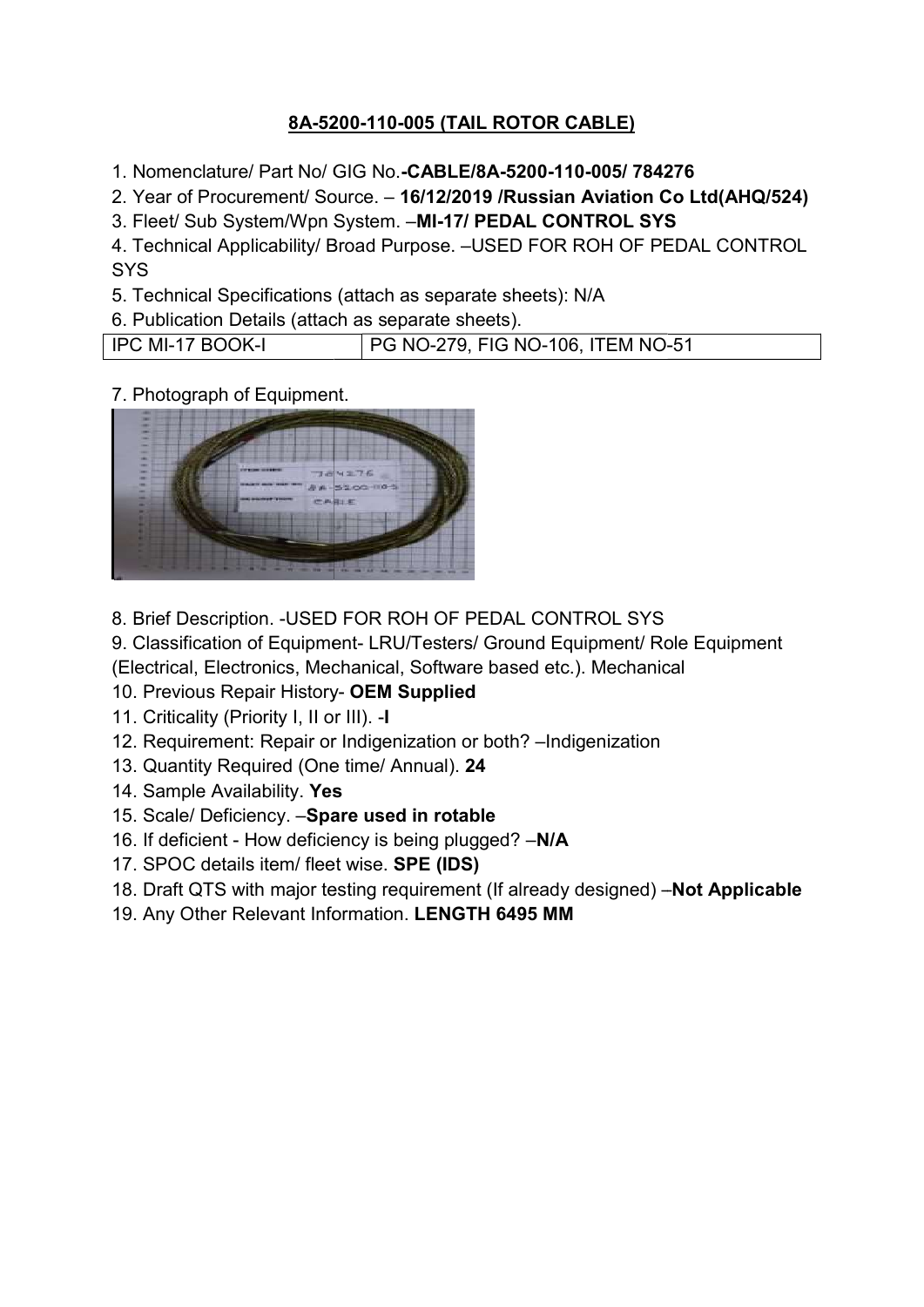### 8A-5200 5200-110-015 (TAIL ROTOR CABLE)

- 1. Nomenclature/ Part No/ GIG Nomenclature/ GIG No.-CABLE/8A-5200-110-015/ 798300
- 2. Year of Procurement/ Source. 15/11/2018 / PLC AVIAEXPORT(AHQ/2596) 1. Nomenclature/ Part No/ GIG No.**-CABLE/8A-5200-110-015/ 79830**<br>2. Year of Procurement/ Source. – **15/11/2018 / PLC AVIAEXPORT(**<br>3. Fleet/ Sub System/Wpn System. –**MI-17/ PEDAL CONTROL SYS**
- 
- 4. Technical Applicability/ Broad Purpose. –USED FOR ROH OF PEDAL CONTROL<br>SYS<br>5. Technical Specifications (attach as separate sheets): N/A<br>6. Publication Details (attach as separate sheets).<br>IPC MI-17 BOOK-I PG NO-279, FIG **SYS**
- 5. Technical Specifications (attach as separate sheets): N/A
- 

| 6. Publication Details (attach as separate sheets). |                                          |  |
|-----------------------------------------------------|------------------------------------------|--|
| IPC MI-17 BOOK-I                                    | <b>PG NO-279, FIG NO-106, ITEM NO-48</b> |  |

7. Photograph of Equipment.



- 8. Brief Description. -USED FOR ROH OF PEDAL CONTROL SYS
- 9. Classification of Equipment- LRU/Testers/ Ground Equipment/ Role Equipment
- (Electrical, Electronics, Mechanical, Software based etc.). Mechanical<br>10. Previous Repair History- **OEM Supplied**
- 10. Previous Repair History- OEM Supplied
- 11. Criticality (Priority I, II or III). -I
- 12. Requirement: Repair or Indigenization or both? Indigenization
- 13. Quantity Required (One time/ Annual). 24
- 14. Sample Availability. Yes
- 14. Sample Availability. **Yes**<br>15. Scale/ Deficiency. –**Spare used in rotable**
- 16. If deficient How deficiency is being plugged? -N/A
- 17. SPOC details item/ fleet wise. SPE (IDS)
- 18. Draft QTS with major testing requirement (If already designed) **Not Applicable**
- 19. Any Other Relevant Information. LENGTH 6495 MM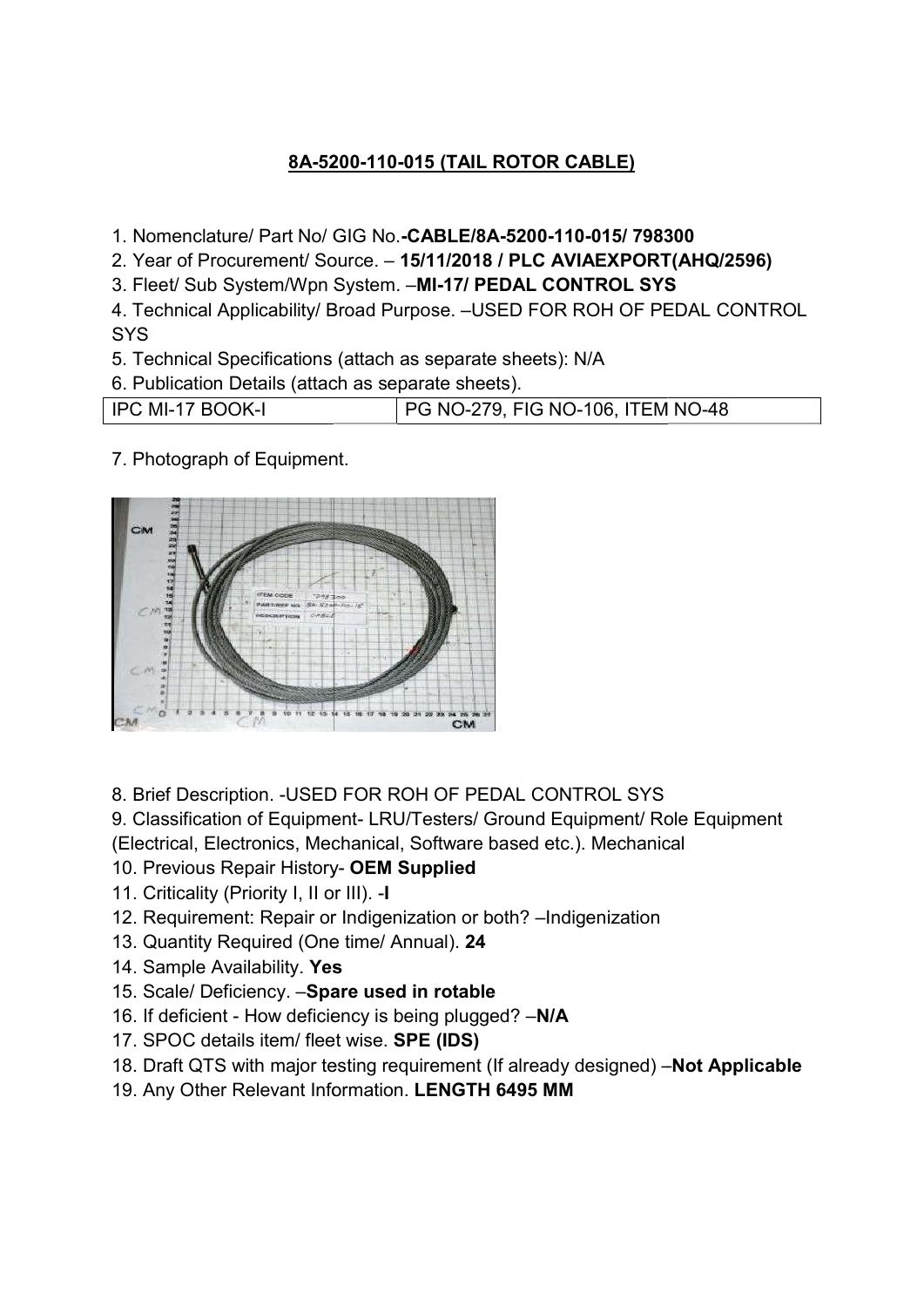## <u>8A-5200-110-017(TAIL ROTOR CABLE)</u>

1. Nomenclature/ Part No/ GIG No.-CABLE/8A-5200-110-017/ 784275

2. Year of Procurement/ Source. - 31/10/2016 / AVIAZAPCHAST PLC 3LE/8A-5200-110-017/<br>)/2016 / AVIAZAPCHA<br>17/ PEDAL CONTROL

3. Fleet/ Sub System/Wpn System. -MI-17/ PEDAL CONTROL SYS

4. Technical Applicability/ Broad Purpose. –USED FOR ROH OF PEDAL CONTROL<br>SYS<br>5. Technical Specifications (attach as separate sheets): N/A<br>6. Publication Details (attach as separate sheets).<br>IPC MI-17 BOOK-I PG NO-279, FIG **SYS** 

5. Technical Specifications (attach as separate sheets): N/A

| 6. Publication Details (attach as separate sheets). |                                   |  |
|-----------------------------------------------------|-----------------------------------|--|
| IPC MI-17 BOOK-I                                    | PG NO-279, FIG NO-106, ITEM NO-49 |  |

7. Photograph of Equipment.



8. Brief Description. -USED FOR ROH OF PEDAL CONTROL SYS

9. Classification of Equipment- LRU/Testers/ Ground Equipment/ Role Equipment (Electrical, Electronics, Mechanical, Software based etc.). Mechanical<br>10. Previous Repair History- **OEM Supplied** 

- 10. Previous Repair History- OEM Supplied
- 11. Criticality (Priority I, II or III). -I
- 12. Requirement: Repair or Indigenization or both? Indigenization
- 13. Quantity Required (One time/ Annual). 24
- 14. Sample Availability. Yes
- 14. Sample Availability. **Yes**<br>15. Scale/ Deficiency. –**Spare used in rotable**
- 16. If deficient How deficiency is being plugged? -N/A
- 17. SPOC details item/ fleet wise. SPE (IDS)
- 18. Draft QTS with major testing requirement (If already designed) -Not Applicable
- 19. Any Other Relevant Information. LENGTH 6495 MM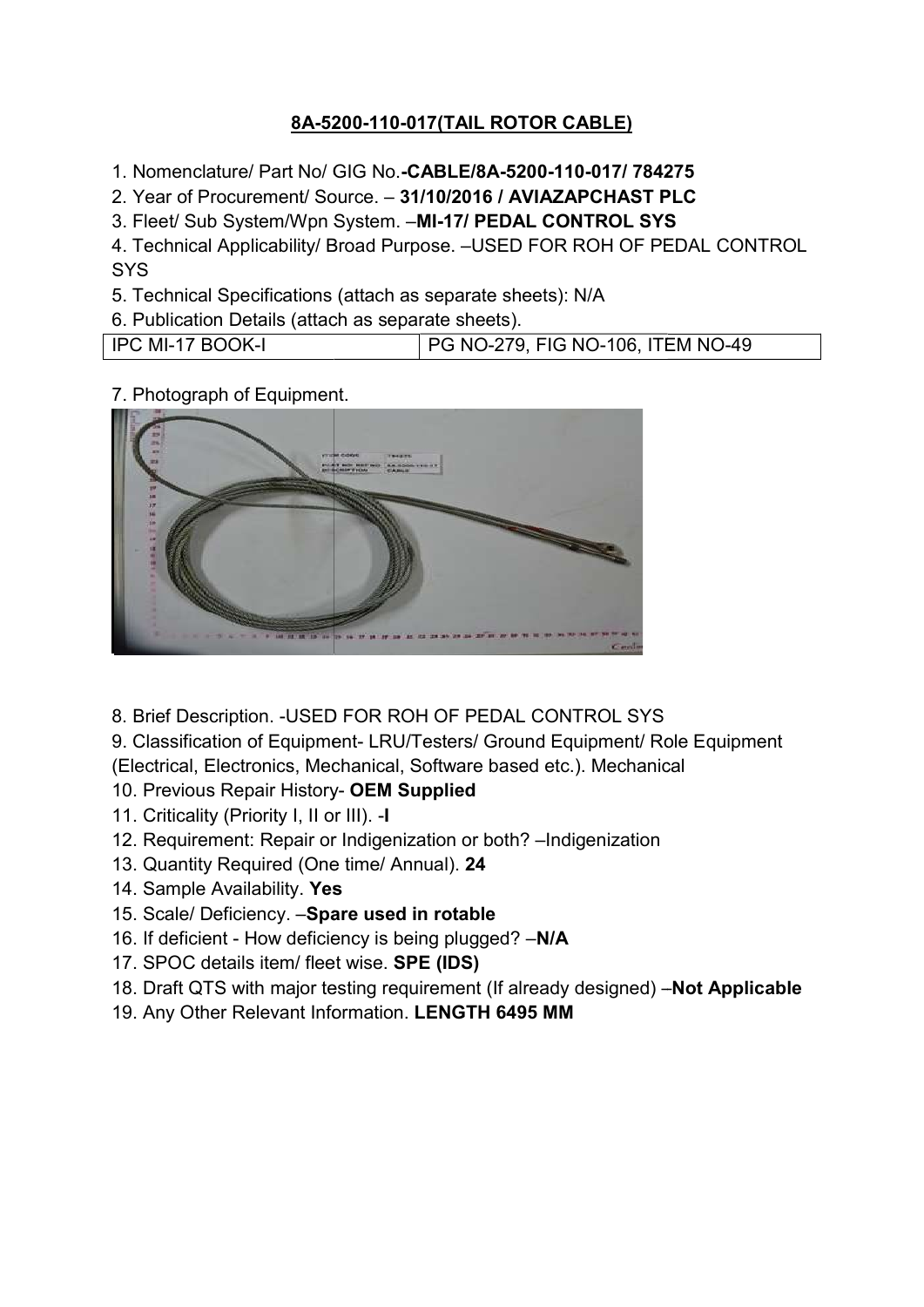## 140-5200 5200-110-47 (TAIL ROTOR CABLE)

1. Nomenclature/ Part No/ GIG No.-CABLE/140-5200-110-47/ 402402

2. Year of Procurement/ Source. - 17/02/2020 / AVIAZAPCHAST PLC(AHQ/441) 1. Nomenclature/ Part No/ GIG No.**-CABLE/140-5200-110-47/ 40240**<br>2. Year of Procurement/ Source. – **17/02/2020 / AVIAZAPCHAST PL**<br>3. Fleet/ Sub System/Wpn System. –**MI-17/ PEDAL CONTROL SYS** 

4. Technical Applicability/ Broad Purpose. –USED FOR ROH OF PEDAL CONTROL **SYS** 

6. Publication Details (attach as separate sheets).

5. Technical Specifications (attach as separate sheets): N/A<br>6. Publication Details (attach as separate sheets).<br>IPC MI-17 BOOK-I PG NO-279, FIG NO-106, ITEM NO-56 IPC MI-17 BOOK-I PG NO-279, FIG NO-106, ITEM NO-56

#### 7. Photograph of Equipment.



8. Brief Description. -USED FOR ROH OF PEDAL CONTROL SYS

9. Classification of Equipment- LRU/Testers/ Ground Equipment/ Role Equipment (Electrical, Electronics, Mechanical, Software based etc.). Mechanical<br>10. Previous Repair History- **OEM Supplied** 

- 10. Previous Repair History- OEM Supplied
- 11. Criticality (Priority I, II or III). -I
- 12. Requirement: Repair or Indigenization or both? Indigenization
- 13. Quantity Required (One time/ Annual). 24
- 14. Sample Availability. Yes
- 14. Sample Availability. **Yes**<br>15. Scale/ Deficiency. –**Spare used in rotable**
- 16. If deficient How deficiency is being plugged? -N/A
- 17. SPOC details item/ fleet wise. SPE (IDS)
- 18. Draft QTS with major testing requirement (If already designed) -Not Applicable
- 19. Any Other Relevant Information. LENGTH 6495 MM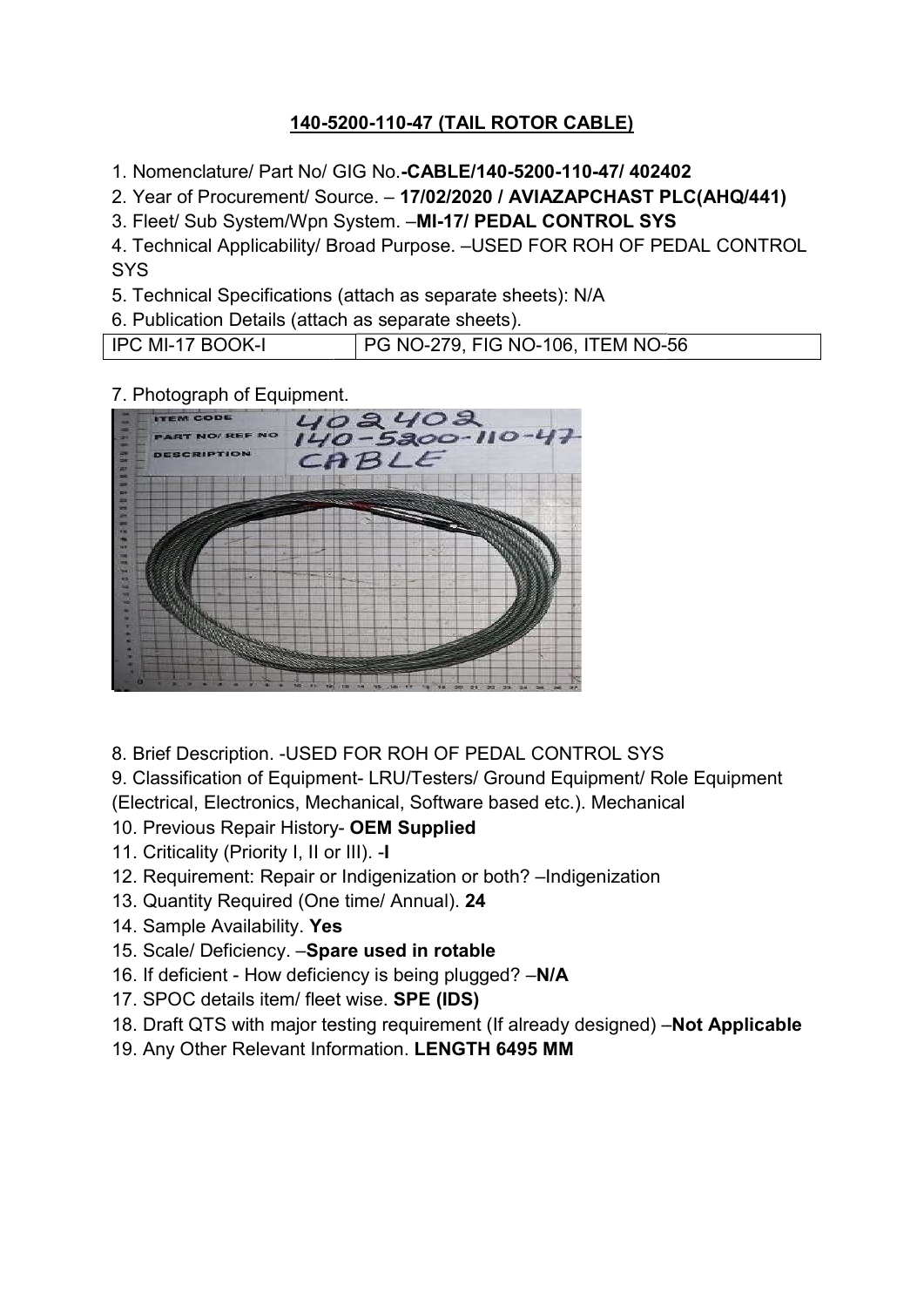## 140-5200 5200-110-49 (TAIL ROTOR CABLE)

1. Nomenclature/ Part No/ GIG No.-CABLE/140-5200-110-49/ 440326

2. Year of Procurement/ Source. - 17/02/2020 / AVIAZAPCHAST PLC 1. Nomenclature/ Part No/ GIG No.**-CABLE/140-5200-110-49/ 44032**<br>2. Year of Procurement/ Source. – **17/02/2020 / AVIAZAPCHAST PL**<br>3. Fleet/ Sub System/Wpn System. –**MI-17/ PEDAL CONTROL SYS** 

4. Technical Applicability/ Broad Purpose. –USED FOR ROH OF PEDAL CONTROL<br>SYS<br>5. Technical Specifications (attach as separate sheets): N/A<br>6. Publication Details (attach as separate sheets).<br>IPC MI-17 BOOK-I PG NO-279, FIG **SYS** 

| 5. Technical Specifications (attach as separate sheets): N/A |                                          |  |
|--------------------------------------------------------------|------------------------------------------|--|
| 6. Publication Details (attach as separate sheets).          |                                          |  |
| IPC MI-17 BOOK-I                                             | <b>PG NO-279, FIG NO-106, ITEM NO-57</b> |  |

#### 7. Photograph of Equipment.



8. Brief Description. -USED FOR ROH OF PEDAL CONTROL SYS

9. Classification of Equipment- LRU/Testers/ Ground Equipment/ Role Equipment

(Electrical, Electronics, Mechanical, Software based etc.). Mechanical

10. Previous Repair History- OEM Supplied

11. Criticality (Priority I, II or III). -I

12. Requirement: Repair or Indigenization or both? - Indigenization

- 13. Quantity Required (One time/ Annual). 24
- 14. Sample Availability. Yes
- 14. Sample Availability. **Yes**<br>15. Scale/ Deficiency. –**Spare used in rotable**
- 16. If deficient How deficiency is being plugged? -N/A
- 17. SPOC details item/ fleet wise. SPE (IDS)
- 18. Draft QTS with major testing requirement (If already designed) **Not Applicable**
- 19. Any Other Relevant Information. LENGTH 6495 MM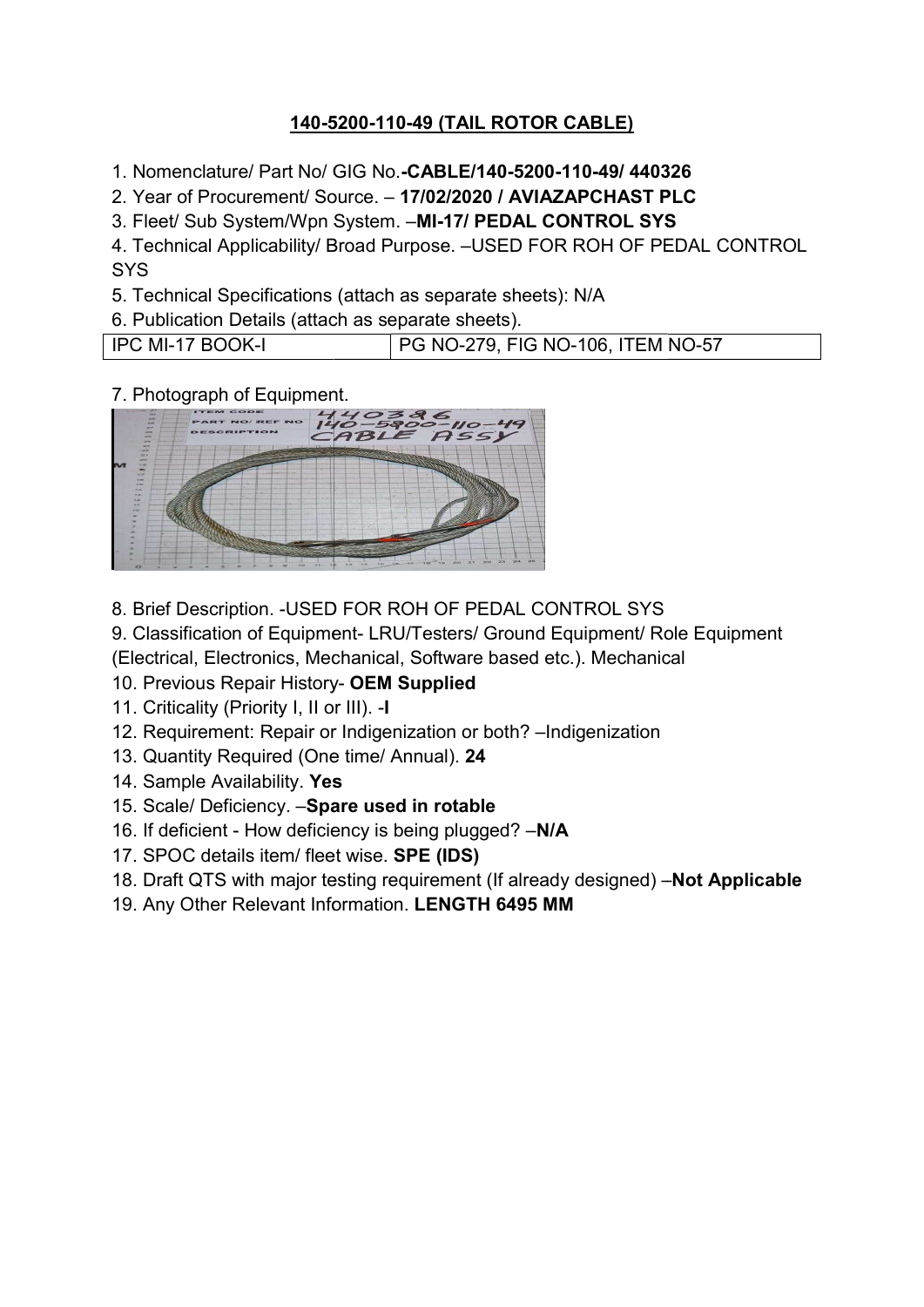## 140-5200 5200-110-051 (TAIL ROTOR CABLE)

1. Nomenclature/ Part No/ GIG No.-CABLE/140-5200-110-051/ 420526

2. Year of Procurement/ Source. - 20/11/2014 / AVIA ZAPCHAST MOSCOW(AHQ/95) 3LE/140-5200-110-051/<br>|/2014 / AVIA ZAPCHA:<br>17/ PEDAL CONTROL

3. Fleet/ Sub System/Wpn System. -MI-17/ PEDAL CONTROL SYS

4. Technical Applicability/ Broad Purpose. –USED FOR ROH OF PEDAL CONTROL<br>SYS<br>5. Technical Specifications (attach as separate sheets): N/A<br>6. Publication Details (attach as separate sheets).<br>IPC MI-17 BOOK-I PG NO-279, FIG **SYS** 

- 
- 6. Publication Details (attach as separate sheets).

| 5. Technical Specifications (attach as separate sheets): N/A |                                   |  |
|--------------------------------------------------------------|-----------------------------------|--|
| 6. Publication Details (attach as separate sheets).          |                                   |  |
| <b>IPC MI-17 BOOK-I</b>                                      | FG NO-279, FIG NO-106, ITEM NO-54 |  |

7. Photograph of Equipment.



8. Brief Description. -USED FOR ROH OF PEDAL CONTROL SYS

9. Classification of Equipment- LRU/Testers/ Ground Equipment/ Role Equipment (Electrical, Electronics, Mechanical, Software based etc.). Mechanical<br>10. Previous Repair History- **OEM Supplied** 

#### 10. Previous Repair History- OEM Supplied

- 11. Criticality (Priority I, II or III). -I
- 12. Requirement: Repair or Indigenization or both? Indigenization
- 13. Quantity Required (One time/ Annual). 24
- 14. Sample Availability. Yes
- 14. Sample Availability. **Yes**<br>15. Scale/ Deficiency. –**Spare used in rotable**
- 16. If deficient How deficiency is being plugged? -N/A
- 17. SPOC details item/ fleet wise. SPE (IDS)
- 18. Draft QTS with major testing requirement (If already designed) **Not Applicable**
- 19. Any Other Relevant Information. LENGTH 6495 MM